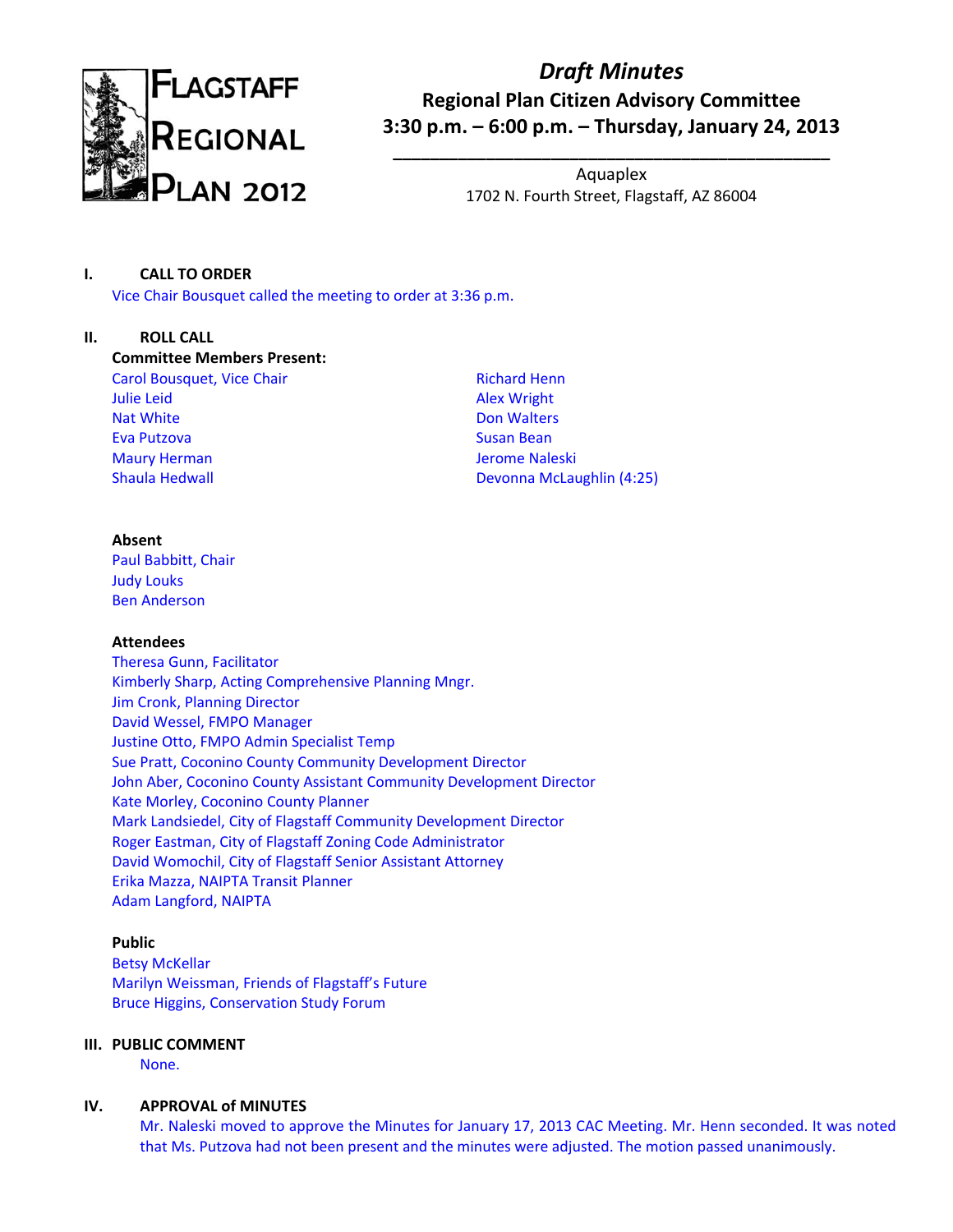### **V. NEW BUSINESS**

**A. None**

## **VI. OLD BUSINESS (Continued, postponed, and tabled items.)**

### **A. Land Use Element**

Ms. Sharp overviewed the changes made to the Land use draft, focusing on the new organization of the sections, which CAC members approved of. The CAC was instructed to review the Corridors as Placemaking section. The following was discussed:

- The first paragraph is historically incorrect, the corridors began with sawmills; Route 66, Highway 89, and the hotel expansions are much more recent
- Include recognition on progress on bike access and beautification fronts, including removal of ugly billboards on Route 66
- Commercial corridors in Flagstaff have historically lacked cohesive planning
- Mr. Herman distributed a copy of his comments for the downtown section, stating that he had requested input from downtown property and business owners and would pass on their suggestions when received

In regards to the Milton corridor:

- **•** Snowbowl traffic causes congestion on through streets
- The section should mention that the City doesn't have right-of-way for most of Milton
- Milton is congested, unfriendly/unsafe for bikes and pedestrians, uninviting, has a great view but a bad presence
- A traffic-calming entry feature (i.e. a roundabout/traffic circle) would enhance the sense of place both for Milton and Flagstaff and give a better, more distinct feel to visitors
- Brick facades on even some of the buildings would add a cohesive feel
- **•** Previous improvements have been suggested and destroyed in the past due to lack of implementation
- Roads connecting to Milton are being diverted and fixed to sync up

In regards to the Route 66 corridor:

- Better than it was in 1990, but still lots of opportunity for rebuilding
- Renewable energies could be installed/utilized along Route 66 for an artistic edge
- Don't forget its main purpose is getting in and out of town
- Potential roundabouts aren't pedestrian-friendly
- Roundabouts can be pedestrian-friendly, but for large roads like Route 66 and Milton it's difficult
- Unique billboards on Route 66 are nostalgic and add flavor
- Renovations to h/motels can be funded by grants if they register as historical buildings, but owners may prefer to leave their property the way it is, despite the "dirty old railroad town" image it projects
- Old h/motels could be converted to student or single-family housing
- As Route 66 is the longest street in town, it should be sectioned out and addressed as different areas

In regards to the Fourth Street corridor:

Poor transit stops, bad accessibility for bikes and pedestrians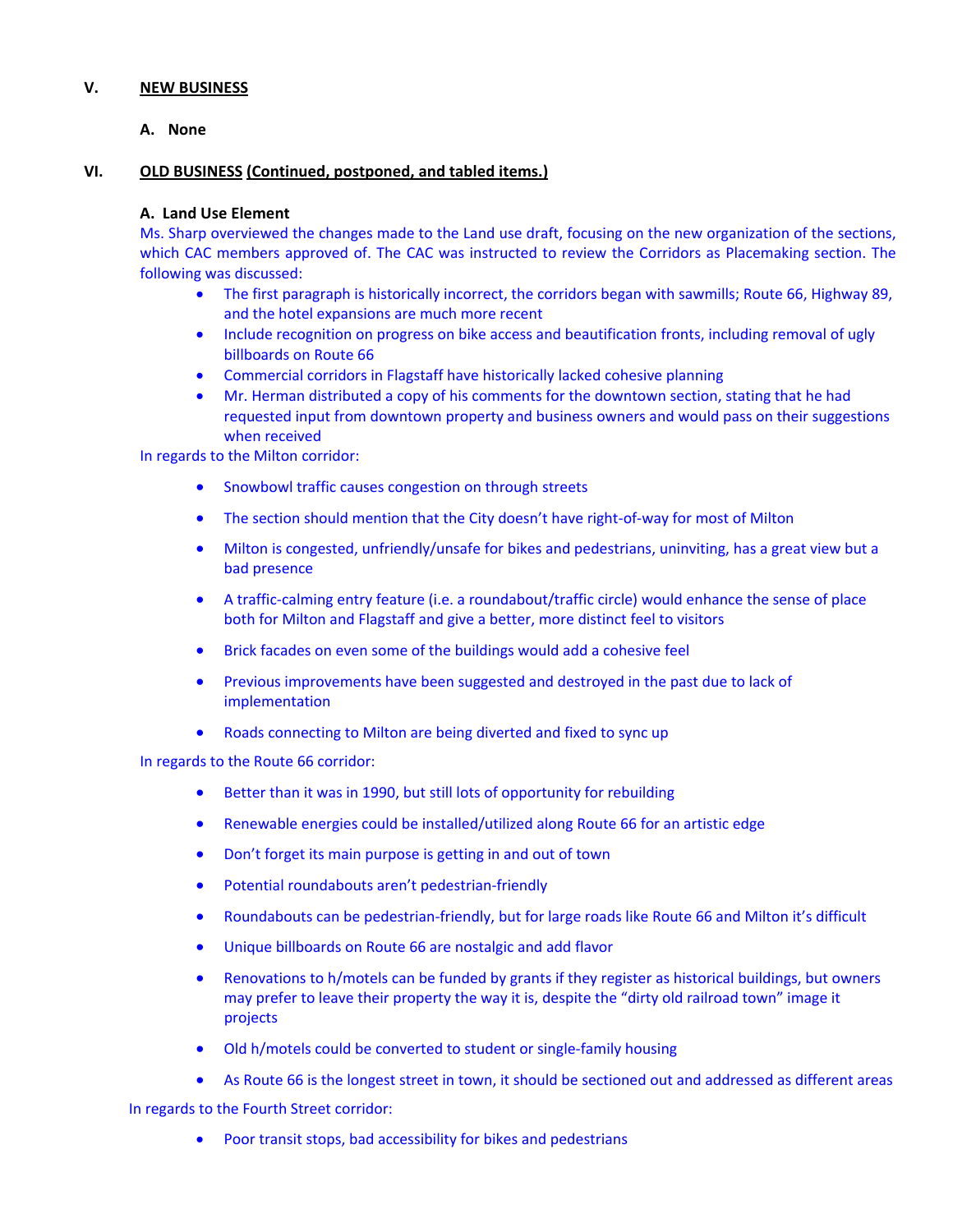- The Ponderosa Pines are place-making, adding both a historical and a natural edge that should be accentuated instead of landscaped over
- Feels like a transition between urban and suburban
- Not a tourist destination like other corridors, more of a local attraction
- Underutilized, especially the abundant parking
- Devonna arrived at 4:25
- The overpass was invested in before the economy faded, leaving the area underdeveloped
- Could be a good place for artists and galleries
- Ms. Mazza stated that many of their transit consultants were focused on Fourth Street as a future activity center
- Ms. Weissman inquired about a Fourth Street study group and it was confirmed that there had been a Fourth Street Plan the previous year, but it was limited to right‐of‐way, not development
- "The Downtown of the East Side," should be treated as such with raised density and mixed-use buildings (i.e. housing above stores, buildings closer to the street with parking behind, etc.)
- Large sums not needed to make changes, just the right incentives
- Huge anchor stores can't be easily moved, but more frontage development can be encouraged
- Local neighborhoods will provide the economic base needed to support an activity center
- Plan language can be used to encourage unique zone designs for future development without changing the zoning
- Buildings of more than three stories need an elevator, Federal buildings of two or more stories require an elevator

In regards to the Fort Valley corridor:

- Replace "multiple museums" with "two museums"
- The corridor has lots of access to schools, the hospital, and the tree line
- "Gateway to the Grand Canyon" has already been claimed by Williams, but would be great descriptor
- An ADOT road
- Heavily suburban with Bashas as the anchor, but if Bashas moves will become more commercial and less walkable, steps should be taken to keep families
- An east-west bypass would greatly aid emergency vehicles
- Mr. Higgins pointed out that transit could help reduce congestion, particularly a shuttle to Snowbowl or the addition of a toll
- As a natural corridor, commercial interests should be kept in nodes

In regards to the Highway 89 corridor:

- It was noted that 89 A is south of town, the section being discussed is 89 North
- Avoid value-laden words like good/bad/sprawl
- Horse owners/riders in the area have difficulty crossing the road
- Doney Park doesn't quite have the rooftops to support an activity center and locals oppose additions, but putting a small grocery store there would cut down on day-to-day congestion from shoppers
- The new casino will change the character of Doney Park